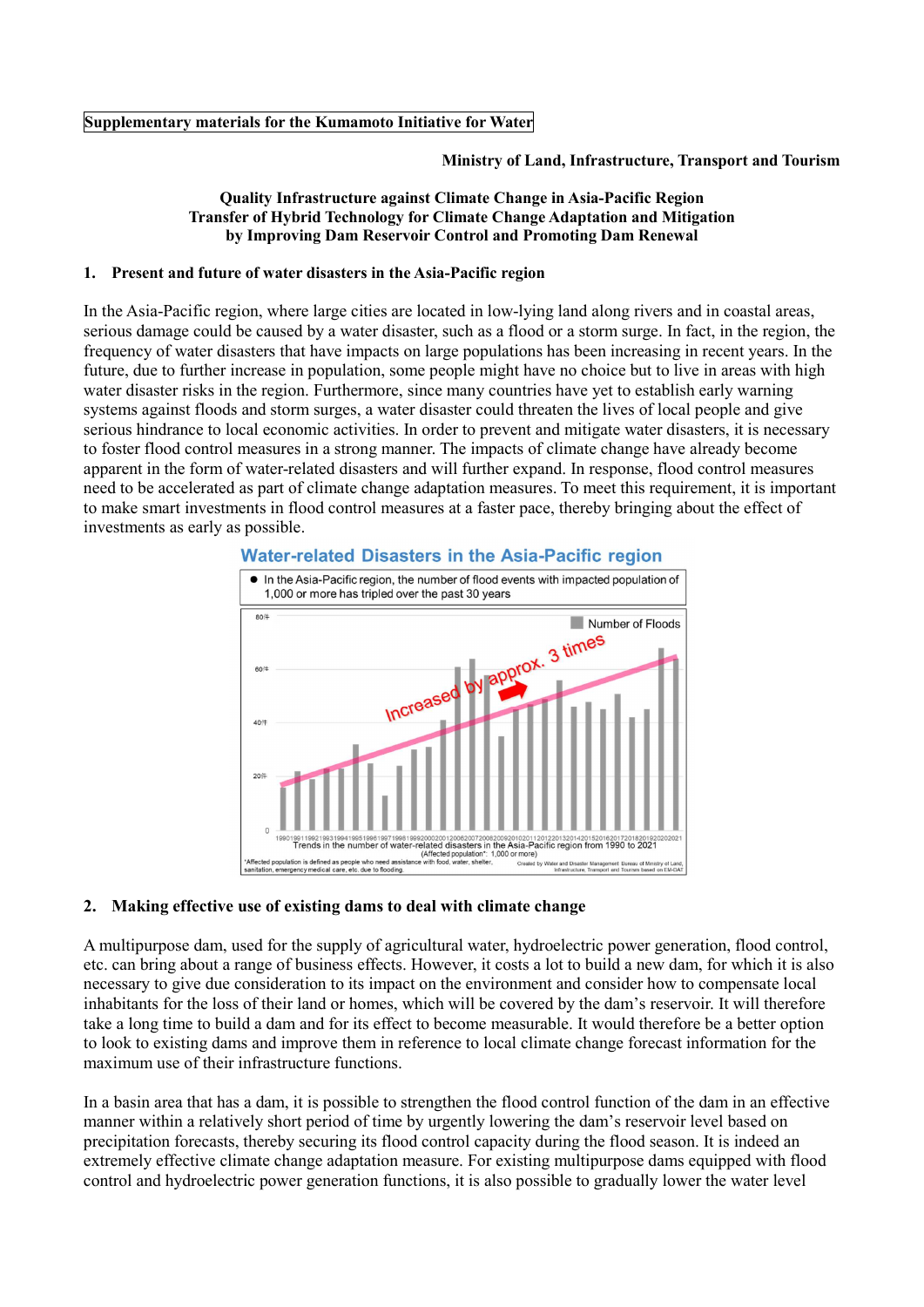raised by a heavy rain event by using the water for hydroelectric power generation, if it is predicted that there will be no rainfall for the time being, thereby preventing the water from being released without being used for power generation, which will help increase the power generation capacity and also contribute to the mitigation of climate change.

On the other hand, during the non-flood period, the reservoir level of an existing dam can be raised at a certain level until a sufficient amount of rainfall is predicted, thereby ensuring the stable supply of agricultural water, demand for which will surge in the dry season, in linkage with irrigation facilities located in the downstream area, such as an agricultural dam. It can therefore help reduce drought damage and contribute to climate change adaptation. Raising the dam's reservoir level will also help increase the power generation capacity during the non-flood period and could therefore be a climate change mitigation measure.

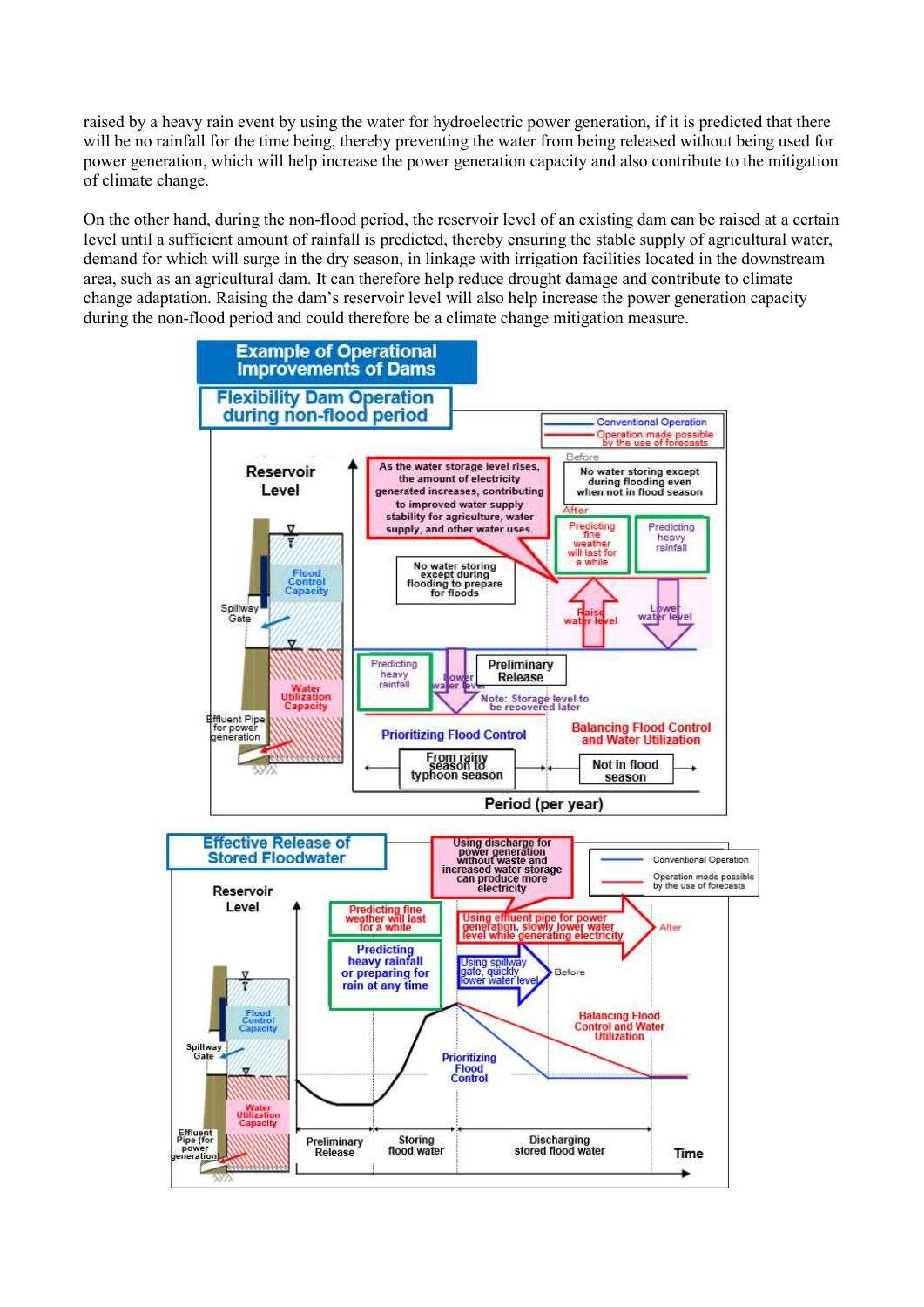# **3. Scientific technologies required for the effective use of existing dams**

In order to lower/raise the dam's reservoir level in an effective manner, it is necessary to make use of precipitation forecasts and to precisely predict, over a period that is as long as possible, the amount of water that will flow into the dam based on the precipitation in the upstream area.

For precipitation and the inflow of water into dams, the precision of forecasts depends on the availability of meteorological and hydrological data, including data about rainfall and the dam's reservoir level. If an abundance of data is available for the past period, it will help build an even more precise weather forecast model, and if real-time observation data are sufficiently available, the precision of precipitation forecasts will further increase.

If the capacity of an existing dam is not large enough, it is necessary to raise the dam height and if the agricultural water supply and hydroelectric power generation facilities of an existing dam are not large enough, it is necessary to retrofit the dam, including adding water discharge facilities to effectively lower the reservoir level.

Moreover, before retrofitting a dam, it is necessary to make detailed examinations about the retrofitting purpose, the magnitude of targeted floods and the appropriateness of making an investment in the project and then formulate a flood control plan. For the formulation of the plan, it is important to make effective use of scientific technologies and meteorological and hydrological data in order to make science-based decisions, including deciding whether or not it is appropriate to invest in the project in consideration of the impact of climate change and in terms of the possibility of reducing water disaster risks, such as the frequency of flooding.

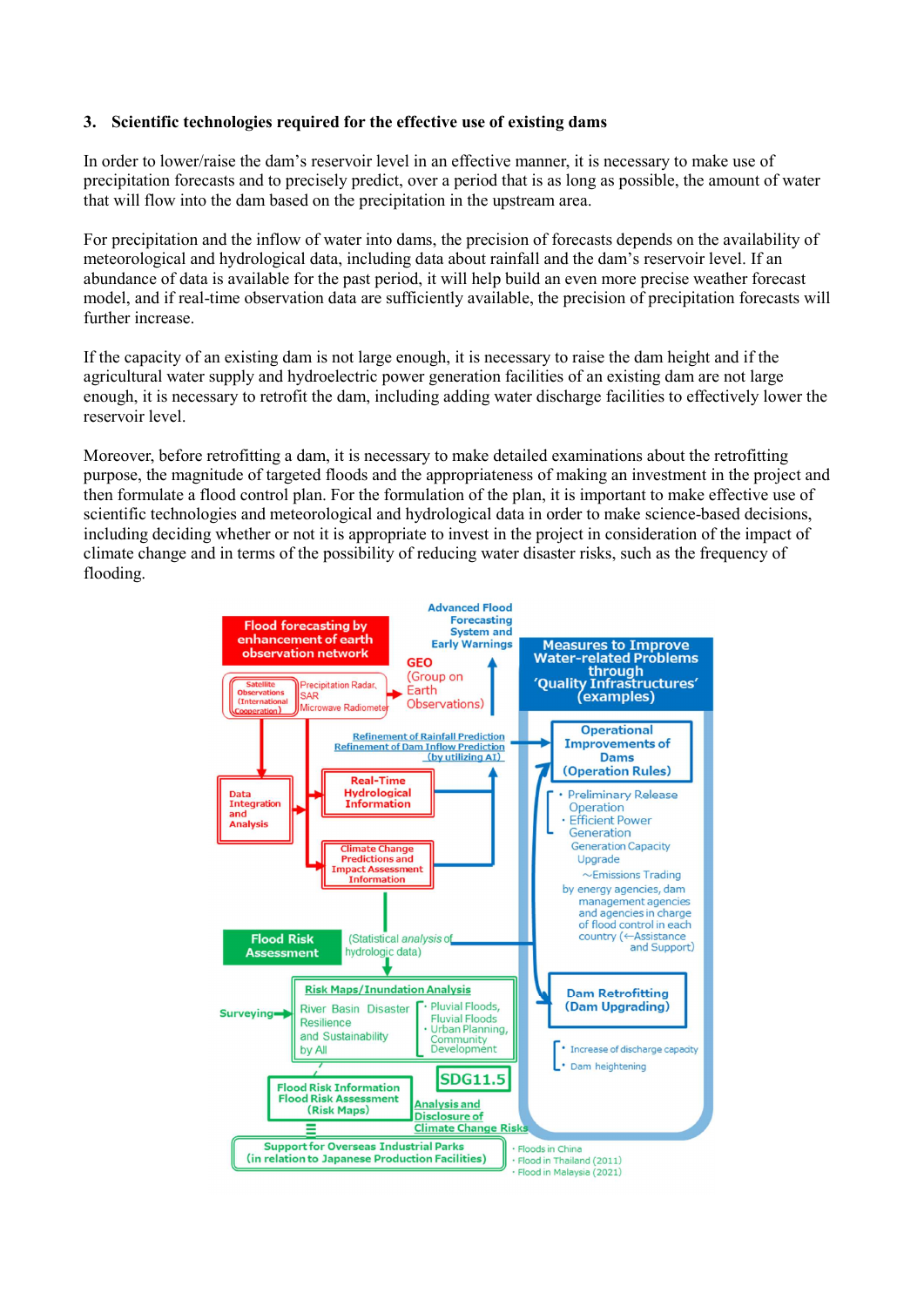

## **4. Japan's contribution measures**

In Japan, measures to make effective use of the hybrid technology to implement both climate change adaptation and mitigation measures are being implemented targeting the dams managed by the Ministry of Land, Infrastructure, Transport and Tourism (MLIT) and the Japan Water Agency (JWA). Moreover, for further improvement of dam operation, the Ministry and Agency are pressing forward with R&D.

Following the organization of the 4th Asia-Pacific Water Summit, Japan will support the use of the hybrid technology that will enable the implementation of both climate change adaptation and mitigation measures targeting the dams in the Asia-Pacific region to which such technology can be effectively applied and for which the national governments and dam administrators are willing to work with Japan. Japan will choose such dams from among about 30,000 dams existing in the region (excluding those in Japan) in consideration of the needs of each country and the expected results. Japan will thereby help reduce flood damage, foster stable water supply and enhance hydroelectric power generation toward contributing to the development of smart infrastructure in the region. Moreover, Japan will make use of the database for Policy Decision making for Future climate change (d4PDF) etc., which the country has developed ahead of others for the assessment of the impact of climate change.

## 【Reference】

In order to improve the operation of dams, preliminary release operation is conducted for flood control at about 1,500 dams in Japan, including dams for water utilization. For larger hydroelectric power generation capacity, measures will be implemented at 29 dams managed by the MLIT as well as at two dams managed by the JWA by the end of fiscal year 2022.

Compared with the construction of a new dam, retrofitting of a dam will not have a serious impact on the surrounding environment. However, in order to do it without suspending the operation of the dam in use, advanced construction technologies are needed. Japanese construction companies have extensive expertise in this field and can therefore contribute to the retrofitting of dams in the Asia-Pacific region by capitalizing on their experience and technologies.

## 【Reference】

- Dams that were and are being retrofitted: 34 dams managed by the MLIT and two dams managed by the JWA.
- The JWA has been supporting the inspection of aged existing dams and proposes the methods to improve their flood control and water supply functions as part of the support activity.

In Japan, which has built up a ground observation network, it is possible to make precipitation forecasts for the efficient operation of dams. In the Asia-Pacific region, however, there are some areas where such a network has not yet been fully developed.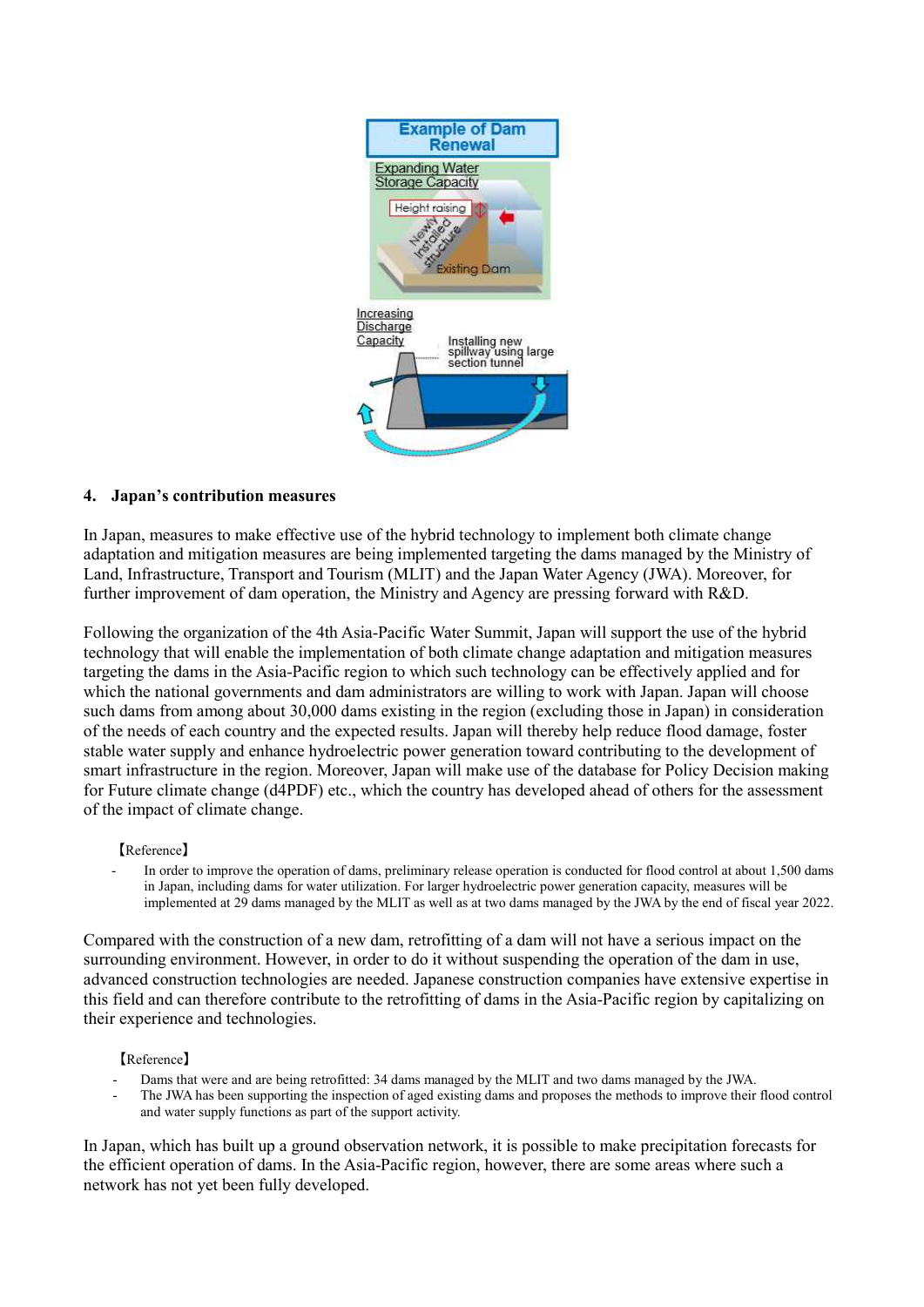Based on this recognition, Japan will cooperate with Europe, the United States, Australia and India to enhance the earth observation network through satellite observation, specifically by supplementing the lack of ground observation data in some areas with satellite observation data. Japan will also help the meteorological and hydrological bureaus of each country in the region to enhance their operational abilities and develop personnel who can foster climate change adaptation measures by using the observation and forecast data, thereby promoting technology transfer for precipitation forecasts. Moreover, Japan will conduct R&D by using AI to further raise the forecast accuracy.

### 【Reference】

- International sharing of satellite observation data and knowledge held by the Japan Aerospace Exploration Agency (JAXA), Europe, the United States, Australia, and India through the framework of the Group on Earth Observations (GEO).
- Earth observation data, including satellite and ground observations, will be used by the Data Integration & Analysis System (DIAS) of the Ministry of Education, Culture, Sports, Science and Technology. So far, 17 countries, including the Philippines, have implemented initiatives to improve dam operations, and these initiatives will be expanded in the future according to the needs of each country.
- Provision of flood forecast data created based on the Global Flood Alert System (GFAS) using JAXA Global Rainfall Watch (GSMaP) to the meteorological and hydrological agencies of each country by the Infrastructure Development Institute - Japan in partnership with JAXA.
- Operational improvement technologies under development for dams by the JWA and the Disaster Prevention Research Institute of Kyoto University under the framework of the Cross-ministerial Strategic Innovation Promotion Program (SIP) fostered by the Cabinet Office.

# **Strengthening Earth Observation Network**



For the formulation of plans to retrofit/improve the operation of a dam, Japan will make use of observation data, climate change forecast data, etc. obtained from the global earth observation networks and clearly show the changes to be made to the water disaster risk of an area based on the analysis of the present and future floods in the area and support the visualization of the effects to be brought about by the implementation of the planned measures. Provision of such support will contribute to decision-making on investment appropriateness, appropriate locating of communities by the development bureaus, and ESG investment and business continuity planning (BCP) by companies. Moreover, Japan will foster the evaluation of water disaster risks and spread the use of the evaluation method under international cooperation frameworks including international organizations.

#### 【Reference】

- Evaluation of flood risks based on the use of the Integrated Flood Analysis System (IFAS) possessed by the Public Works Research Institute's International Center for Water Hazard and Risk Management (ICHARM).
- Promotion of flood risk evaluation based on cooperation with the Ministry of the Environment for the Task Force on Climate-Related Financial Disclosures (TCFD).

## **Conducting and Disseminating Water-related Disaster Evaluations**

Promoting River Basin Disaster Resilience and Sustainability by<br>All utilizing flood risk map showing flood frequency and depth

- Visualizing the effects of flood control projects
- Adjusting residential and business locations<br>- Promoting ESG investment
- 

<Evaluation technology by MLIT and consulting firms in Japan>